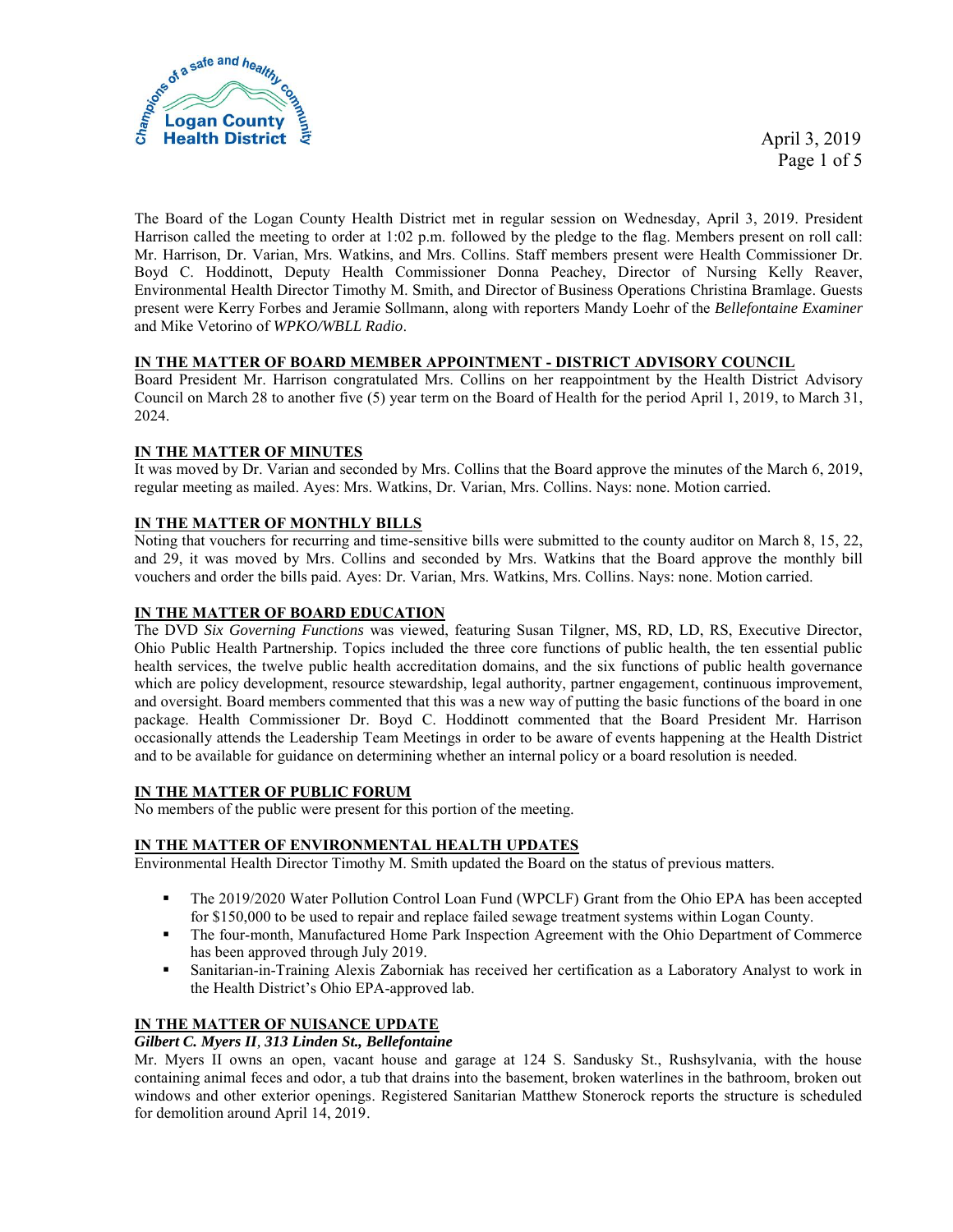# **IN THE MATTER OF NUISANCES**

### *Roger J. and Becky D. Kendall, 308 Pickrelltown Road, West Liberty*

Mr. and Mrs. Kendall own property at 9058 TR 166, West Liberty, that contains old tires, a metal frame, trash, multiple animal cages, a burn pile, and a truck topper. Alexis Zaborniak, SIT, issued a Sanitarian's Order on December 5, 2018. On January 8 and April 1, 2019, Sanitarian Zaborniak conducted follow up inspections and observed insufficient compliance. It was moved by Mrs. Collins and seconded by Dr. Varian to declare that the conditions constitute a public health nuisance and issue an order to correct the violation by immediately ceasing open burning and removing the solid wastes to a licensed disposal facility within seven (7) days of receipt of the order. Ayes: Mrs. Watkins, Dr. Varian, Mrs. Collins. Nays: none. Motion carried.

### *Carol McColloch, 13999 Oakwood Drive, Lakeview*

Ms. McColloch has on her property garbage and solid wastes piled up in the backyard. Alexis Zaborniak, SIT, issued a Sanitarian's Order on January 10, 2019. On February 28 and March 30, 2019, Sanitarian Zaborniak conducted follow up inspections and observed insufficient compliance. It was moved by Mrs. Watkins and seconded by Dr. Varian to declare that the conditions constitute a public health nuisance and issue an order to correct the violation by removing the solid wastes to a licensed disposal facility within seven (7) days of receipt of the order. Ayes: Mrs. Collins, Dr. Varian, Mrs. Watkins. Nays: none. Motion carried.

### **IN THE MATTER OF VARIANCE REQUESTS**

The Environmental Health Director Timothy M. Smith presented the following requests for variance from established codes.

### *Michael Rabalais, of 10595 Buckeye Drive (SR 286), Tecumseh Island, Huntsville*

Mr. Rabalais, represented by Chad New of Shreves Construction, on November 7, 2018, requested a variance for his property from OAC 3701-28-07 (D) for an existing well to be two (2) feet to a proposed garage with a foundation when ten (10) feet is required. The prior recommendation by Sanitarian Lisa Engle recommended approval if owner could prove hardship. The prior board decision was to deny the request because the new construction was not determined to be a hardship. Mr. Rabalais returns to the Board of Health with another variance request proposal to now only be six (6) feet to a proposed garage with a foundation when ten (10) feet is still required. The Environmental Health Director Timothy M. Smith still does not believe that new construction is a valid reason for hardship such that a variance should be granted. Perhaps Mr. Rabalais would be willing to consider drilling a new water well at another location on the property that does not require a variance. Mr. Kerry Forbes, the designer for Mr. Rabalais, was present at the meeting. Mr. Forbes explained that there were two other sites on the property that a new well could be placed, but that would be an extra cost to Mr. Rabalais. Environmental Health Director Timothy M. Smith read the definition of hardship from the Ohio Revised Code. It was moved by Mrs. Collins and seconded by Mrs. Watkins to deny the variance request because the hardship is due to new construction. Ayes: Dr. Varian, Mrs. Watkins, Mrs. Collins. Nays: none. Motion carried.

### *Jeramie and Kara Sollmann, 504 E. Hoewisher Rd., Sidney*

Mr. and Mrs. Sollmann request a variance from OAC 3701-28-07 (J)(1) to drill an emergency well at 7771 Park Dr., Russells Point that will only be four (4) foot six (6) inches to the property line/easement when ten (10) feet is required. David Miller, SIT, recommends granting the variance because there is no other site on the property which would not create even more spacing violations to items with even greater risks of potential contamination to the well. The reason for the emergency drilling request is that the existing well has a hole in the casing and it is allowing silt and sand into the well. A second option was discovered that would be a slightly better choice. It would place the well at a distance of 3 feet 6 inches, and ten feet to the property line/ easement. It was moved by Dr. Varian and seconded by Mrs. Collins to accept the second option of the well distance being 3 feet 6 inches, and ten feet to the property line/ easement. Ayes: Mrs. Watkins, Mrs. Collins, Dr. Varian. Nays: none. Motion carried.

### **IN THE MATTER OF OPERATION AND MAINTENANCE (O&M) PROGRAM UPDATE**

The results of the first round of the Lake Township-only "pilot" O&M Program are as follows:

- 291 O&M applications mailed.
- 166 O&M permits paid for  $(57\%$  return rate, \$8,300 received).
- 18 Removed from the billing list.
- 107 No reply so a second notice will be mailed April 3, 2019.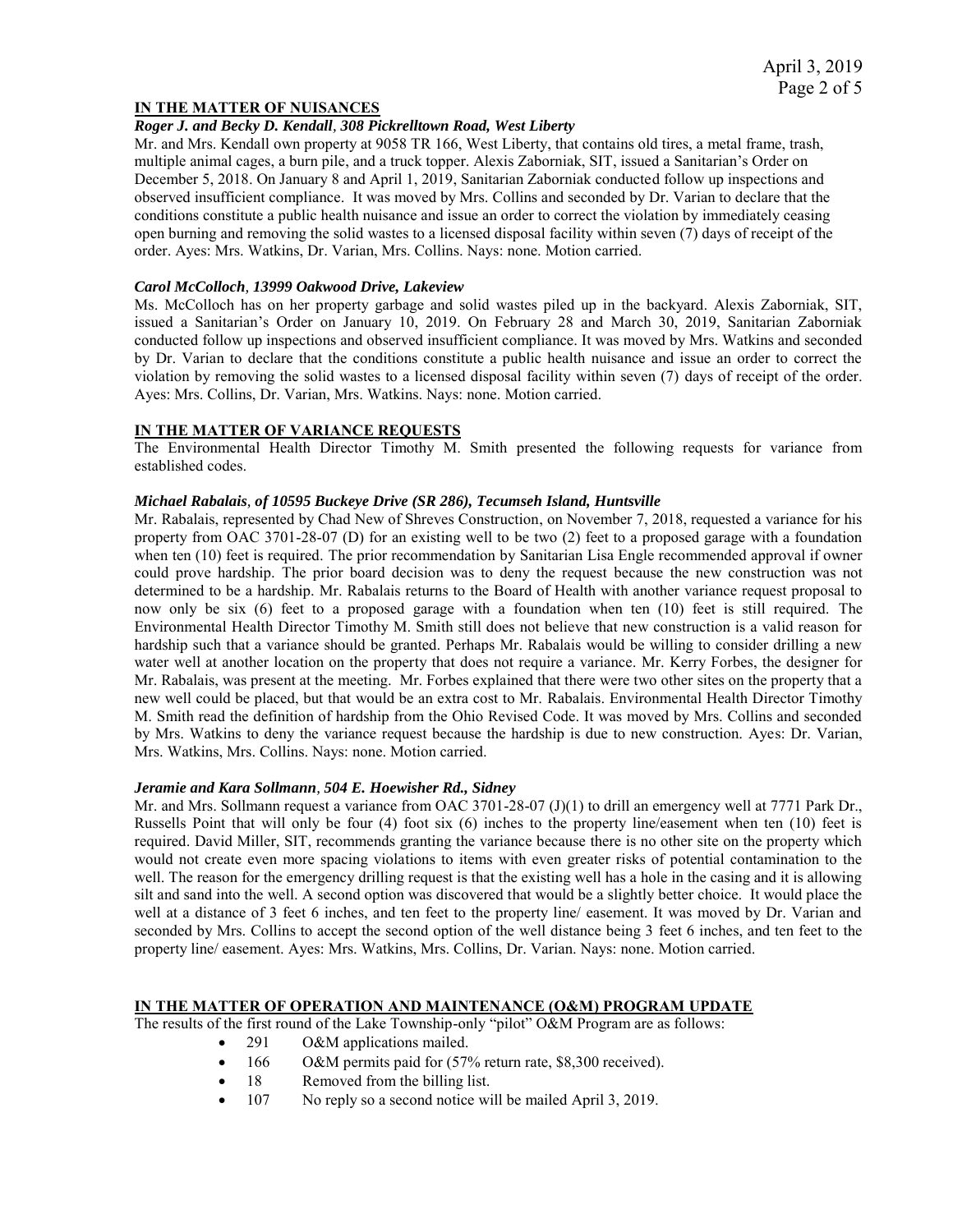The next first notice mailing of O&M applications will occur on April 17, 2019, and be addressed to the 485 property owners in Zane Township that have private sewage disposal systems. Zane Township is a more rural area of the county than Lake Township and contains the unsewered village of Middleburg. The next mailing will have an entire invoice page (no cut off portion) to be completed and returned with the \$50 O&M fee. The fee can also be paid by check or credit card but the requested information, which is used to help assess the type of system, must accompany the payment in order to have the correct 1, 5, or 10-year O&M Permit issued. The health district's website (loganhealth.org) has further information about this state-mandated program and the different types of sewage systems that are common in Logan County and their maintenance needs.

# **IN THE MATTER OF NURSING REPORT**

Nursing Director Kelly Reaver discussed activities of the nursing division over the past month.

- There have been 164 Hepatitis A & B vaccines given to inmates and Hepatitis A vaccines to staff at the Logan County jail since July 10, 2018.
- The Narcan administration trainings are scheduled through July 11, 2019.
- The adult dental clinic on April 24 still has openings
- The annual 5K Mardi Gras Walk for Wellness is on Saturday, April 27 at 9 a.m
- Children with Medical Handicaps (CMH) numbers are steady. There were 46 contacts in February 2019 compared to 60 contacts in February 2018, and there were 5 visits in 2019 compared to 6 visits in 2018.
- Newborn home visits are slightly up at 6 in February 2019 compared to 9 in February 2018.
- Immunizations are slightly increased with children: 24 in February 2019 compared to 17 in February 2018. Adults had an increase also to 46 in February 2019 compared to 9 in 2018.
- WIC total participants are down to 548 for February 2019 compared to 668 in February 2018.
- Infectious disease numbers have declined compared to February last year. The new infectious disease stat sheets were distributed (see Notes to the Board Minutes). Chlamydia cases are steady, but there has been an increase in Gonorrhea cases.
- Bacterial and Viral Meningitis educational materials were provided (see Notes to the Board Minutes).

Public Health: 0 home visit; 6 active lead cases; 10 TB skin tests; 60 BCMH contacts/5 visits; 6 newborn home visits

Immunization Program: 24 child clients; 46 adult clients; 13 flu shots

Women, Infants, and Children: 37 new clients; 49 recertifications; 548 total participants

Communicable Disease- 55: Chlamydia (11); Gonorrhea (2); Hepatitis C (6); Influenza (3); Other (6)

Health Education: 5 public classes

## **IN THE MATTER OF FINANCIAL REPORT REVIEW**

Director of Business Operations Christina Bramlage presented the health district financial reports for the month of February. She noted funding for Food Safety from food establishment license fees, Women, Infants, and Children (WIC) monthly payment received, and Public Health Emergency Preparedness (PHI) monthly payment received. Expenses were routine: salaries, benefits, contracts and utilities, supplies, travel, and trainings. It was moved by Mrs. Collins and seconded by Dr. Varian that the Board authorize President Harrison to approve review of the reports. Ayes: Mrs. Watkins, Dr. Varian, Mrs. Collins. Ayes: none. Motion carried.

# **IN THE MATTER ROUTINE BOOKKEEPING MATTERS**

It was moved by Dr. Varian and seconded by Mrs. Watkins that the Board confirm the following transfer of appropriated funds to meet current expenses completed by the Director of Business Operations during the month of April. Ayes: Mrs. Collins, Mrs. Watkins, Dr. Varian. Nays: none. Motion carried.

## *Water Wells Fund 7020*

\$40 FROM: 7020-401-541010 Lab Supplies TO: 7020-401-551460 Refunds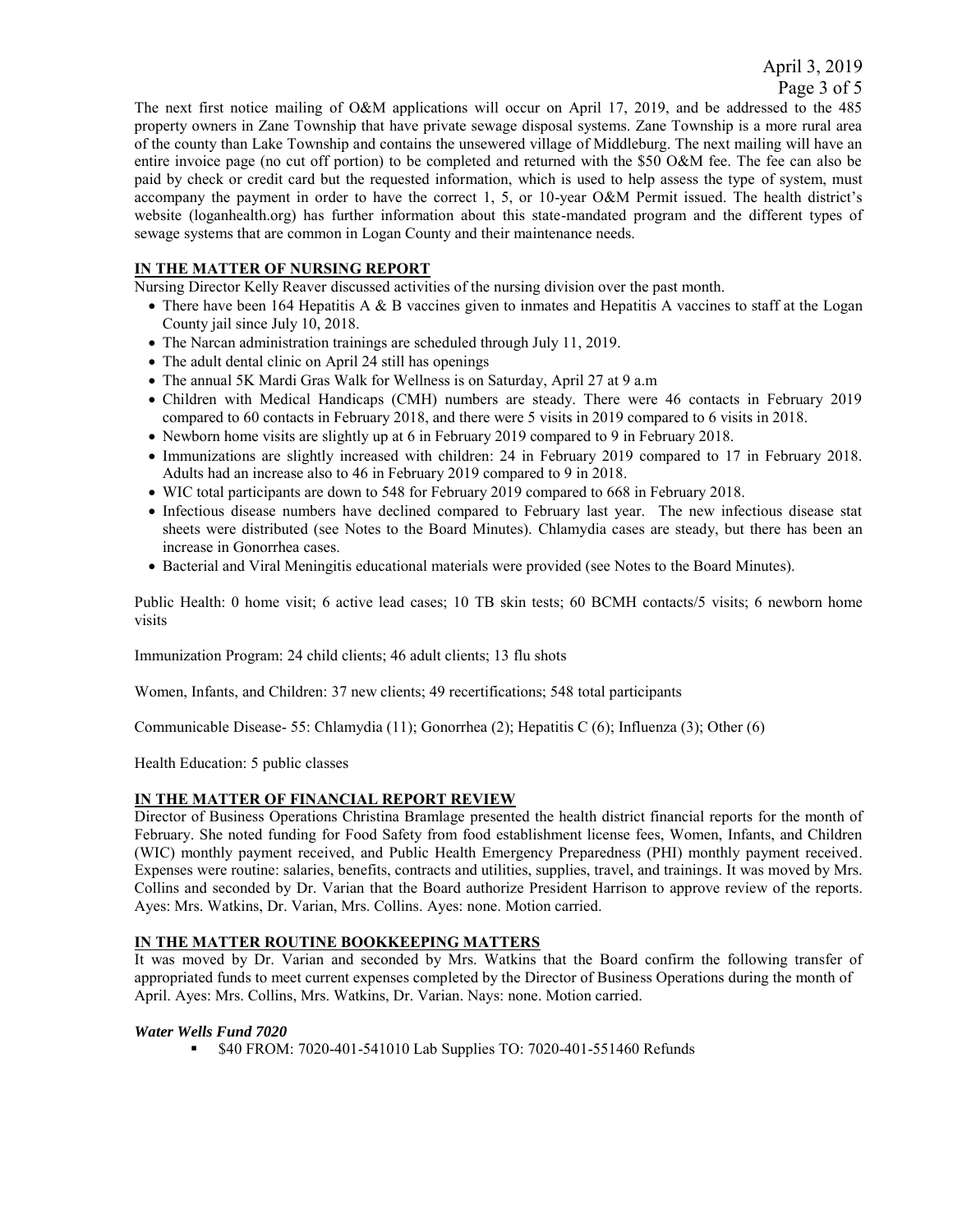## **IN THE MATTER OF PUBLIC HEALTH EMERGENCY PREPAREDNESS NOTICE OF AWARD**

Director of Business Operations Christina Bramlage explained that the Notice of Award for the Public Health Emergency Preparedness (PHI) Fiscal Year 2020 was recently released. The grant award amount is \$72,612, and the grant year is July 1, 2019 through June 30, 2020. It was moved by Mrs. Collins and seconded by Mrs. Watkins that the Board accept the Fiscal Year 2020 PHI grant for \$72,612. Ayes: Dr. Varian, Mrs. Watkins, Mrs. Collins. Nays: none. Motion carried.

## **IN THE MATTER OF COMPLETION OF PROBATION/PERMANENT APPOINTMENT- Ashley Kunkel**

Director of Business Operations Christina Bramlage informed the Board that Ashley Kunkel, Public Health Nurse, had a positive six month performance evaluation from Nursing Director Kelly Reaver. Mrs. Kunkel was permanently appointed Public Health Nurse Two (PHN2) hired permanently at Grade 26 with a 2% increase, being \$23.37 hourly for 48 biweekly hours effective April 5, 2019.

## **IN THE MATTER OF REFUNDS**

Director of Business Operations Christina Bramlage explained to the Board that the Indian Lake Community Church (ILCC) – Gathering Grounds Coffee Shop applied and paid for a temporary food service operating permit on March 16, 2019. Because of inclement weather, they did not attend the event. They submitted a letter requesting the funds back (\$74) since they are a church based organization and all of the proceeds go directly back into their community. The Board discussed that a refund policy does not exist. A refund policy was asked to be brought to the next board meeting for approval. It was moved by Dr. Varian and seconded by Mrs. Collins to refund the full \$74 to ILCC. Ayes: Mrs. Watkins, Mrs. Collins, Dr. Varian. Nays: none. Motion carried.

## **IN THE MATTER OF ADDENDUM TO MEMORANDUM OF UNDERSTANDING**

Director of Business Operations Christina Bramlage informed the Board that the Mental Health, Drug & Alcohol Service Board of Logan & Champaign Counties (MHDAS) wants to give the Health District \$30,000 to purchase NARCAN. The LCHD staff would then be able to distribute Narcan during the Narcan trainings. It was moved by Mrs. Collins and seconded by Mrs. Watkins to accept the \$30,000 for purchasing Narcan. Dr. Varian abstained from voting. Ayes: Mr. Harrison, Mrs. Collins, Mrs. Watkins. Nays: none. Motion carried.

## **IN THE MATTER OF A DRUG FREE WORKPLACE POLICY**

The Health District would like to adopt a Drug Free Workplace Policy, explained Director of Business Operations Christina Bramlage. Mrs. Bramlage explained that since Ohio now allows medical marijuana and the federal ruling is that marijuana is illegal, federal regulations force any agency receiving federal funding to prohibit any medical marijuana usage. The policy has been reviewed by both Clemans, Nelson, and Associates and the Prosecutor's office. The policy was presented to the Board today (see Notes to the Board Meeting). The Board members will be asked at the next Board meeting to vote on the adoption of this policy.

## **IN THE MATTER OF 2020 ANTICIPATED BUDGET**

Director of Business Operations Christina Bramlage and Health Commissioner Dr. Boyd Hoddinott reviewed the 2020 anticipated health district operating budget, which is required to be submitted to the county budget commission each year at this time. Projections assume a slight increase in the 2019 level of funding from inside millage to \$700,000.00 and is based on current trends for licenses, permits, and other fees. Projections provide for a 2% cost of living adjustment for all permanent staff and hiring of one full-time staff member. Understanding that adjustments based on cash balances will likely be necessary before final approval in November, it was moved by Mrs. Watkins and seconded by Mrs. Collins that the Board approve the anticipated budget as presented. Ayes: Dr. Varian, Mrs. Watkins, Mrs. Collins. Nays: none. Motion carried.

# **IN THE MATTER OF HEALTH COMMISSIONER COMMENTS**

Health Commissioner Dr. Boyd Hoddinott discussed the need for more nursing staff. The Public Health Nurses are currently barely able to cover the mandated services required of the Health District. There are other services that the Health District would like to be able to perform for the community, but the funds are not currently available.

## **IN THE MATTER OF BOARD PACKET MAILINGS**

Director of Business Operations Christina Bramlage requested to e-mail the board packet information to Board members instead of mailing the packets. This would reduce cost and simplify the number of agendas printed for each board meeting. The board packets will be printed and on the tables for each board meeting. All present board